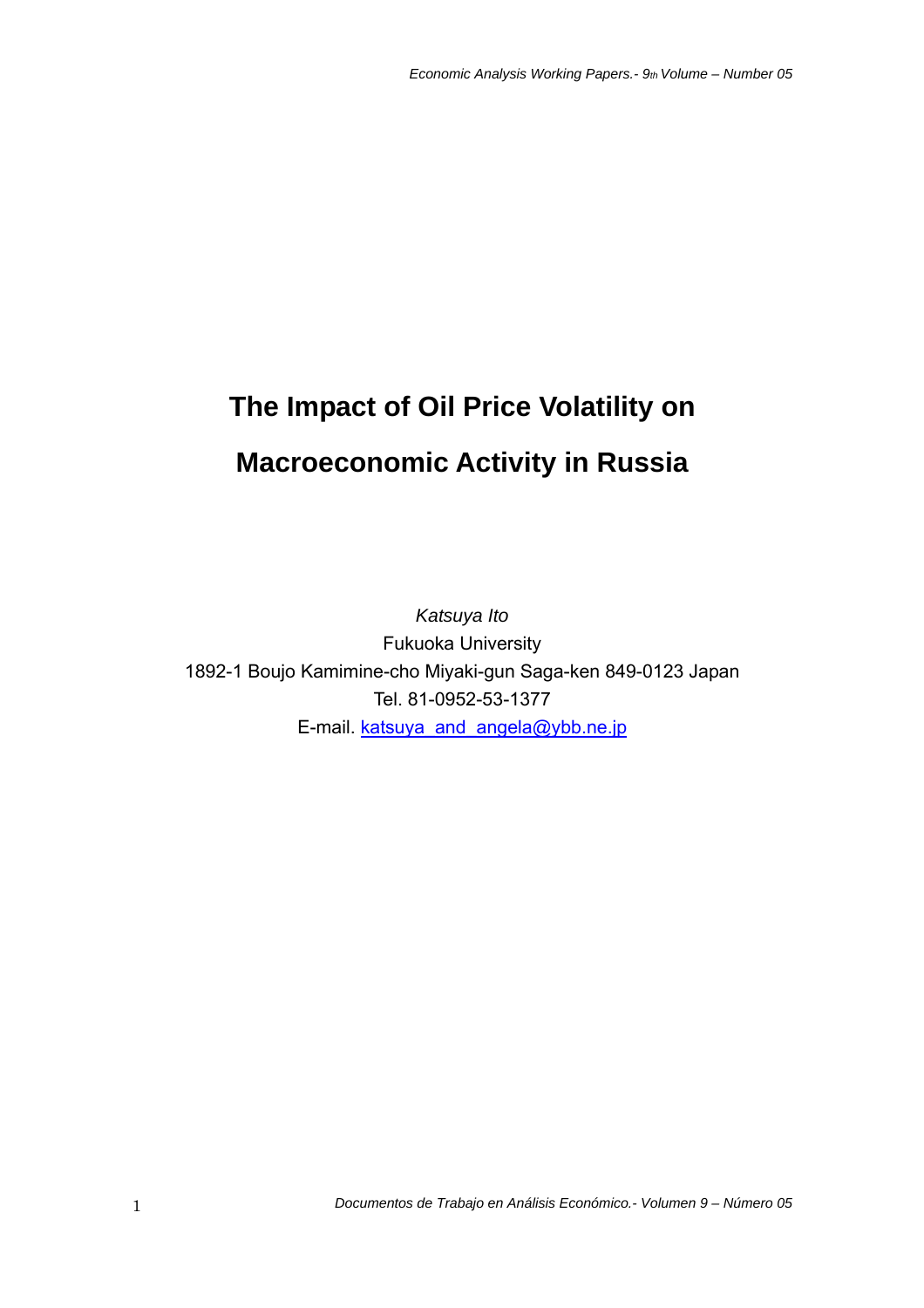# **Abstract**

Since the beginning of the 1980s a large number of studies using a vector autoregressive (VAR) model have been made on the macroeconomic effects of oil price changes. However, surprisingly few studies have so far focused on Russia, the world's second largest oil exporter. The purpose of this paper is to empirically examine the impact of oil prices on the macroeconomic variables in Russia using the VAR model. The time span covered by the series is from 1994:Q1 to 2009:Q3, giving 63 observations. The analysis leads to the finding that a 1% increase (decrease) in oil prices contributes to the depreciation (appreciation) of the exchange rate by 0.17% in the long run, whereas it leads to a 0.46% GDP growth (decline). Likewise, we find that in the short run (8 quarters) rising oil prices cause not only the GDP growth and the exchange rate depreciation, but also a marginal increase in inflation rate.

#### **Resumen**

Desde comienzos de la década de 1980 se han llevado a cabo numerosos estudios que utilizan un modelo de vectores autorregresivos (VAR) para analizar los efectos económicos de los cambios en los precios del petróleo. No obstante, sorprendentemente son escasos los estudios realizados hasta ahora que se centran en Rusia, el segundo exportador mundial de petróleo. La finalidad de este documento es examinar empíricamente el impacto de los precios del petróleo sobre las variables macroeconómicas en Rusia utilizando el modelo VAR. El análisis lleva a la conclusión de que un aumento (descenso) del 1% en los precios del petróleo contribuye a la depreciación (apreciación) del tipo de cambio en un 0,17% a largo plazo, al mismo tiempo que supone un crecimiento (descenso) del PIB de un 0,46%. Asimismo, observamos que a corto plazo (8 trimestres) el incremento de los precios del petróleo no sólo provoca un crecimiento del PIB y la depreciación del tipo de cambio, sino también un incremento marginal en el ritmo de inflación.

**Keywords:** co-integration test; impulse response functions; oil prices; Russia

**JEL codes:** Q4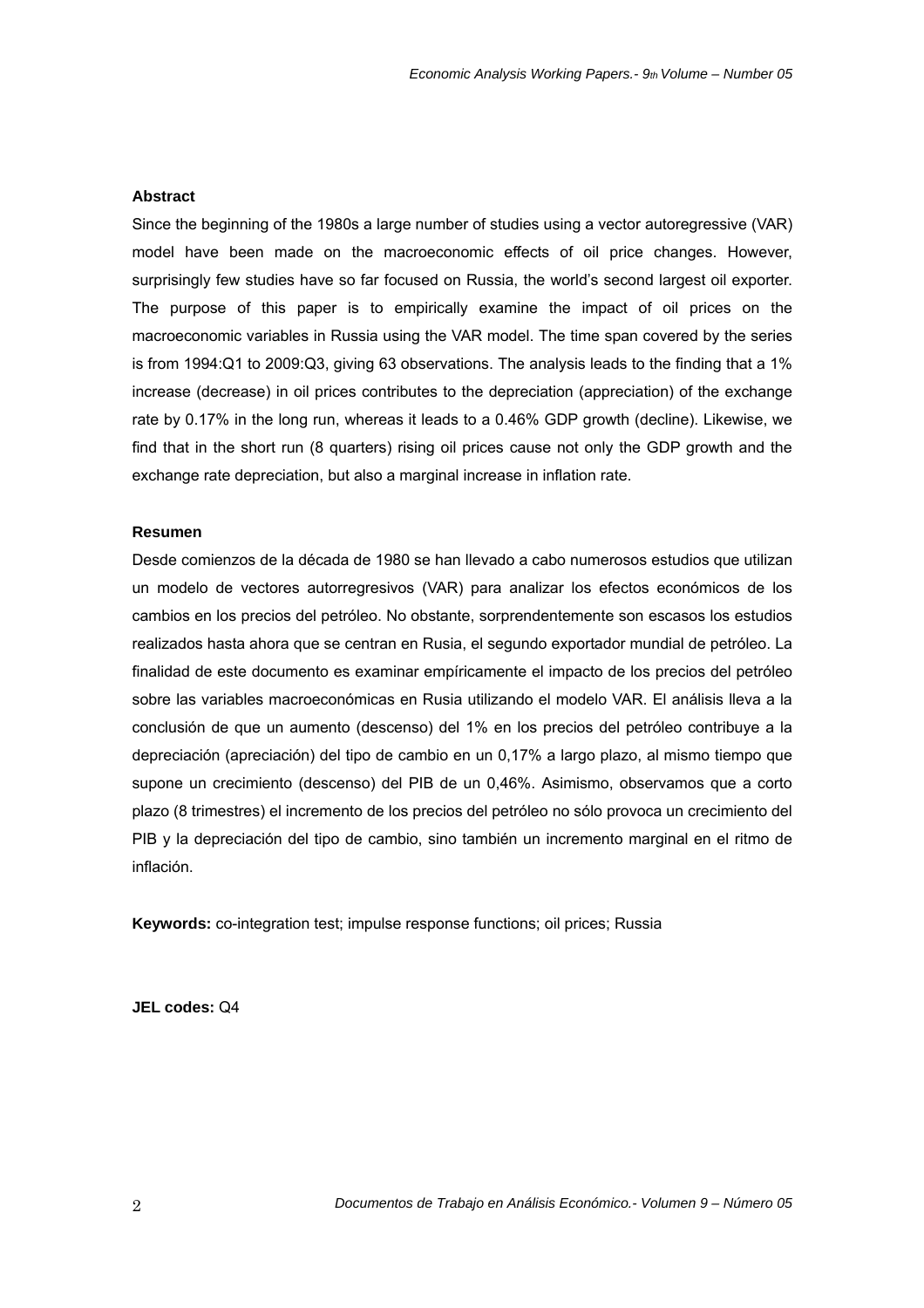# **1. Introduction**

Since the beginning of the 1980s a large number of studies using a vector autoregressive (VAR) model have been made on the macroeconomic effects of oil price changes. Empirical and theoretical studies generally find that oil price increases negatively affect the macroeconomic activities in net oil-importing countries through the supply-side (: production cost) and demand-side (: income transfer) channels (Hamilton 1983, 1996, 2003; Burbidge and Harrison 1984; Mork 1989; Mork *et al*. 1994; Ferderer 1996; Rotemberg and Woodford 1996; Finn 2000; Jimenez-Rodríguez and Sanchez 2005, 2009). With regard to net oil-exporting countries, Mork *et al*. (1994) and Bjornland (2000) demonstrated that oil price volatility has a positive impact on the Norwegian economy, whereas Abeysinghe (2001) found that Indonesia and Malaysia were negatively influenced in the long run. However, surprisingly few studies have so far focused on Russia, the world's second largest oil exporter. Using quarterly data for the period 1995:Q1 to 2002:Q4 Rautava (2004) studied the impact of oil prices on the economy, concluding that a 10% permanent increase in oil prices leads to a 2.2% GDP growth in the long run.

The purpose of this paper is to empirically examine the impact of oil prices on the macroeconomic variables such as inflation, real effective exchange rate and real GDP for Russia using the VAR model. The analysis is different from the previous studies in that real instead of nominal oil prices are used in the model.

The remainder of the paper is organized as follows. Section 2 provides the empirical framework, and section 3 presents the empirical results. Section 4 concludes.

#### **2. Empirical Framework**

### *2.1. Methodology*

When the variables are stationary in levels, an unrestricted VAR model is employed. The model proposed by Sims (1980) can be written as follows:

$$
Z_t = \mu + \sum_{i=1}^{p-1} A_i Z_{t-i} + \varepsilon_t, \qquad \varepsilon_t \sim i.i.d.(0, \Omega)
$$

where  $Z_t$  is an  $(n \times 1)$  vector of variables,  $\mu$  is an  $(n \times 1)$  vector of intercept terms,  $A_i$  is an  $(n \times n)$  matrix of coefficients, p is the number of lags,  $\varepsilon$  is an  $(n \times 1)$  vector of error terms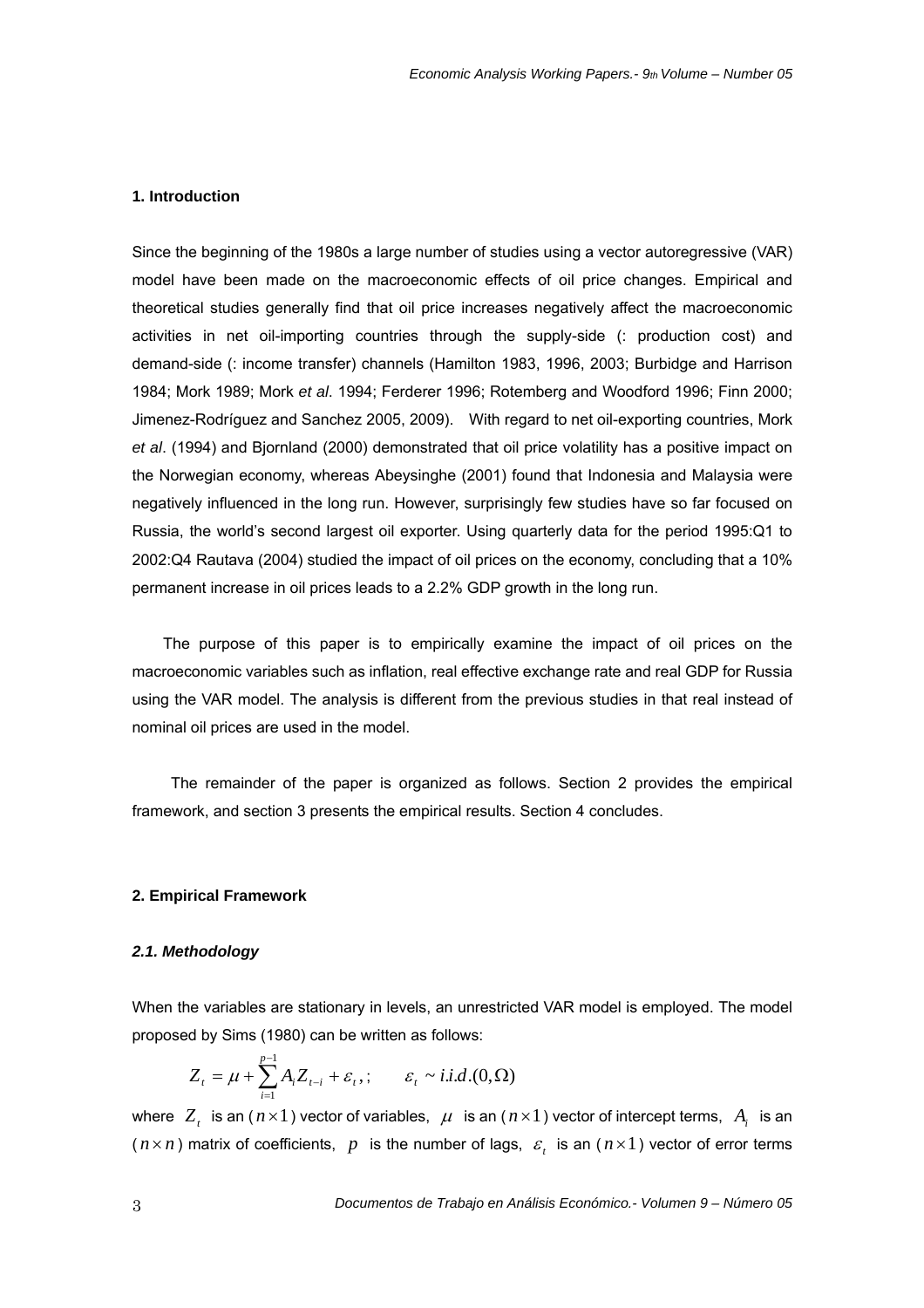for  $t = 1, 2, \dots, T$ . In addition,  $\varepsilon$ , is an independently and identically distributed (*i.i.d*) with zero mean, *i.e.*  $E(\varepsilon) = 0$  and an ( $n \times n$ ) symmetric variance-covariance matrix  $\Omega$ , *i.e.*  $E(\varepsilon_{t} \varepsilon_{t}) = \Omega$ .

However, if the variables are non-stationary, we need to apply co-integration tests. If there is no co-integration, the VAR model in differences is conducted. Otherwise, a vector error correction (VEC) model is generally employed. The model developed by Johansen (1988) can be written as follows:

$$
\Delta Z_t = \mu + \sum_{i=1}^{p-1} \Gamma_i \Delta Z_{t-i} + \Pi Z_{t-1} + \varepsilon_t
$$

where  $\Delta$  is the difference operator,  $\Gamma$ <sub>*i*</sub> denotes an  $(n \times n)$  matrix of coefficients and contains information regarding the short-run relationships among the variables.  $\Pi$  is an  $(n \times n)$ coefficient matrix decomposed as  $\Pi = \alpha \beta'$ , where  $\alpha$  and  $\beta$  are  $(n \times r)$  adjustment and co-integration matrices, respectively.

#### *2.2. Data sources*

The variables used are as follows: inflation rate (*ifr*) as measured by the percentage changes of consumer price index (CPI, 2005=100); real effective exchange rate (*reer*, 2005=100); real GDP (*rgdp*) defined as the nominal GDP deflated by the CPI; and real oil price (*rop*) defined as Brent oil price in U.S. dollars converted (by the period average exchange rate) to Russian roubles per barrel deflated by the CPI. The data for oil prices are taken from Energy Information Administration (http://www.eia.doe.gov/) and the rest are obtained from International Monetary Fund, *International Financial Statistics*. The time span covered by the series is from 1994:Q1 to 2009:Q3, giving 63 observations. Apart from the *ifr* and *reer*, the data were seasonally adjusted by means of CensusX12-ARIMA. All series were expressed in logarithmic form. In addition, dummy variables for 1998:Q3 and 1998:Q4 are used as exogenous variables in light of the Russian financial crisis.

#### **3. Empirical Results**

# *3.1. Unit root tests*

Macroeconomic time series are often non-stationary and therefore the variables must be tested for stationary process. Considering the small sample size, the Dickey-Fuller Generalized Least Squares (DF-GLS) test developed by Elliot *et al.* (1996), assuming the null hypothesis of a unit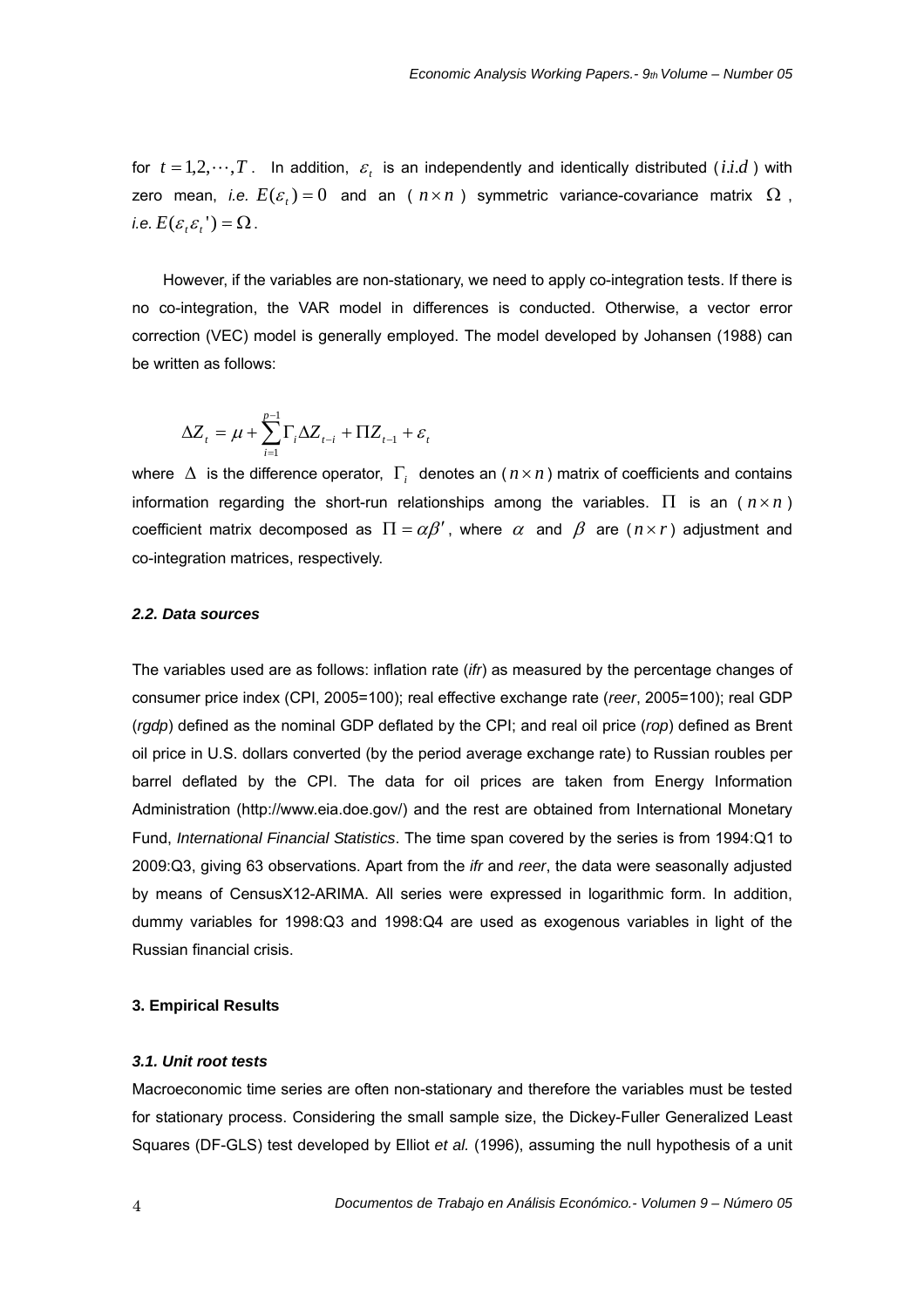root, is adopted. Table 1 shows results of unit root tests for four variables. The results of the DF-GLS test indicate that the series are non-stationary when the variables are defined in levels. By first-differencing the series, in all cases, the null hypothesis of non-stationary process is rejected at the 1% significance level.

| Variable               | Intercept | Intercept and Trend |
|------------------------|-----------|---------------------|
| ifr (log)              | $-1.147$  | $-2.807$            |
| $\triangle$ ifr (log)  | $-4.566*$ | $-4.787*$           |
| reer (log)             | $-0.124$  | $-2.632$            |
| $\triangle$ reer (log) | $-4.727*$ | $-5.304*$           |
| rgdp (log)             | $-0.668$  | $-2.069$            |
| $argdp$ (log)          | $-3.354*$ | $-4.218*$           |
| rop (log)              | $-1.885$  | $-2.845$            |
| $\triangle$ rop (log)  | $-4.977*$ | $-5.466*$           |

**Table 1. DF-GLS tests**

*Notes*: (1) ⊿ means 1st difference. (2) \* refers to the rejection of the null hypothesis at the 1% significant level. (3) The number in parenthesis denotes the lag intervals.

#### *3.2. Co-integration tests*

The co-integration test, formulised by Engle and Granger (1987), was further improved by Johansen (1988). The test is given by the following equation:  $\lambda_{trace}(r | n) = -T \sum\limits_{i=r+1}^{\infty} \log(1 - \lambda_i)$ *n*  $\lambda_{\text{trace}}(r \mid n) = -T \sum_{i=r+1}^{T} \log(1 - \lambda_i)$ where *r* is the number of co-integrating relations, and *n* is the number of variables. The null hypothesis is that the number of co-integrating vectors is less than or equal to *r* against the alternative hypothesis of  $r > 0$ .

Following Johansen and Juselius (1992) we choose the optimal model by testing the joint hypothesis of both the rank order and the deterministic components, applying the so-called Pantula's (1989) principle. The results of the co-integration tests based on trace statistics are presented in Table 2. By comparing *p*-values we select the model 2 (with intercept (no trend) in the long-run and no intercept in the short-run models) as the appropriate model. Consequently, it was found that there are at least two co-integrating relations among the four variables.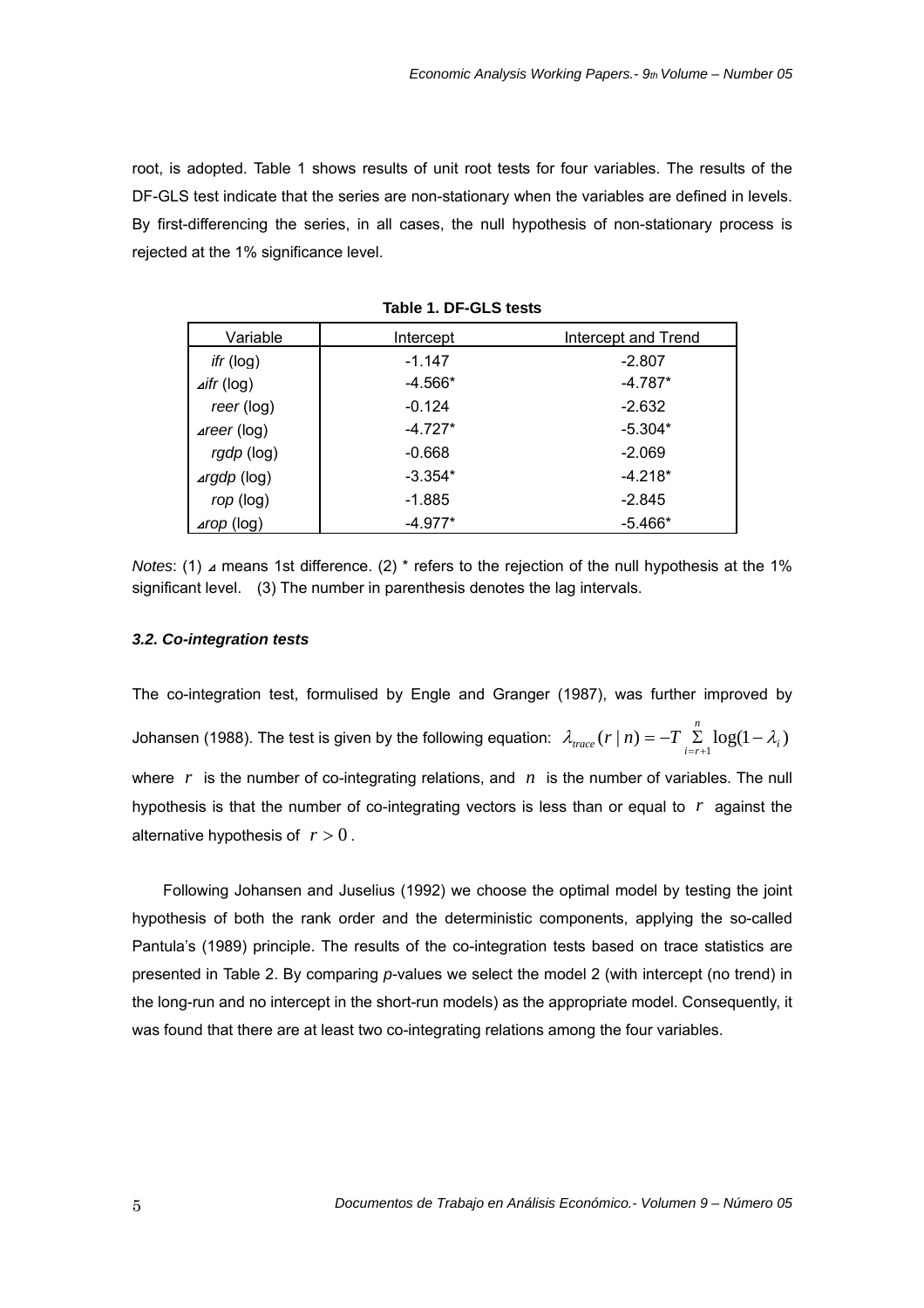| No. of $CE(s)$ |       | Model 2  | Model 3  | Model 4  |
|----------------|-------|----------|----------|----------|
| $H_0$          | $H_1$ |          |          |          |
| r=0            | r > 0 | 82.015*  | 69.594*  | 91.512*  |
|                |       | (54.079) | (47.856) | (63.876) |
|                |       | [0.000]  | [0.000]  | [0.000]  |
| r≤1            | r>1   | 37.988*  | 25.586   | 47.463*  |
|                |       | (35.192) | (29.797) | (42.915) |
|                |       | [0.024]  | [0.141]  | [0.016]  |
| r≤2            | r > 2 | 19.511   | 10.345   | 18.785   |
|                |       | (20.261) | (15.494) | (25.872) |
|                |       | [0.063]  | [0.255]  | [0.293]  |
| r≤3            | r>3   | 4.562    | $4.102*$ | 5.401    |
|                |       | (9.164)  | (3.841)  | (12.517) |
|                |       | [0.334]  | [0.042]  | [0.539]  |
|                |       |          |          |          |

**Table 2. Co-integration tests** 

*Notes*: (1) CE(s) refers to the co-integrating equation(s). (2) \* denotes rejection of the hypothesis at the 5% significance level. (3) The lag length, which was determined by SIC, was 2 lags with maximum lag order 7. (4) Sample periods (adjusted) are from 1994:Q4 to 2009:Q3. (5) The values of round brackets and square brackets refer to critical values and p-values, respectively, based on MacKinnon-Haug-Michelis (1999). (6) Model 1: No intercept or trend in the co-integrating equation (CE) or VAR; Model 2: Intercept (no trend) in CE, and no intercept in VAR; Model 3: Intercept (no trend) in CE and VAR; Model 4: Intercept and trend in CE, and no trend in VAR; Model 5: Intercept and trend in CE, and linear trend in VAR. In general, the model 1 and model 5 are considered as rare cases.

Since the unrestricted VEC model is merely a statistical presentation, we here assume that there are linear combinations between (i) *ifr* and *rgdp*, (ii) *rgdp* and *rop*, and (iii) *reer* and *rop*. As a consequence, the hypothesis was accepted with a *p*-value of 0.743 (Chi-square(1)=0.106), and the estimate of  $\beta'$  for  $Z_t = [ifr, reer, rgdp, rop]$  is given by

 $\overline{\phantom{a}}$  $\overline{\phantom{a}}$ ⎦ ⎤  $\mathsf{I}$ ⎣  $\begin{bmatrix} 0.277 & 0 & 1 & - \end{bmatrix}$  $' =$ (0.282) (0.044) (0.186) 0 1 0 0.175  $0.277$  0 1  $-0.462$  $\beta' = \begin{bmatrix} (0.044) & (0.186) \\ 0 & 1 \end{bmatrix}$  , where the figures in brackets denote standard errors. The

estimated coefficients are statistically significant. The first co-integrating vector implies that a 1% rise (fall) in inflation rate is negatively (positively) associated with real GDP growth by 0.27% in the long run, whereas that of real oil prices contributes to the GDP growth (decline) by 0.46%. The former relationship is empirically supported by Gylfason and Herbertsson (2001) and Gillman *et al*. (2004). The second vector represents that a 1% increase (decrease) in real oil prices leads to the depreciation (appreciation) of real effective exchange rate by 0.17% in the long run. This can be explained by the fact that the price level in Russia is relatively lower than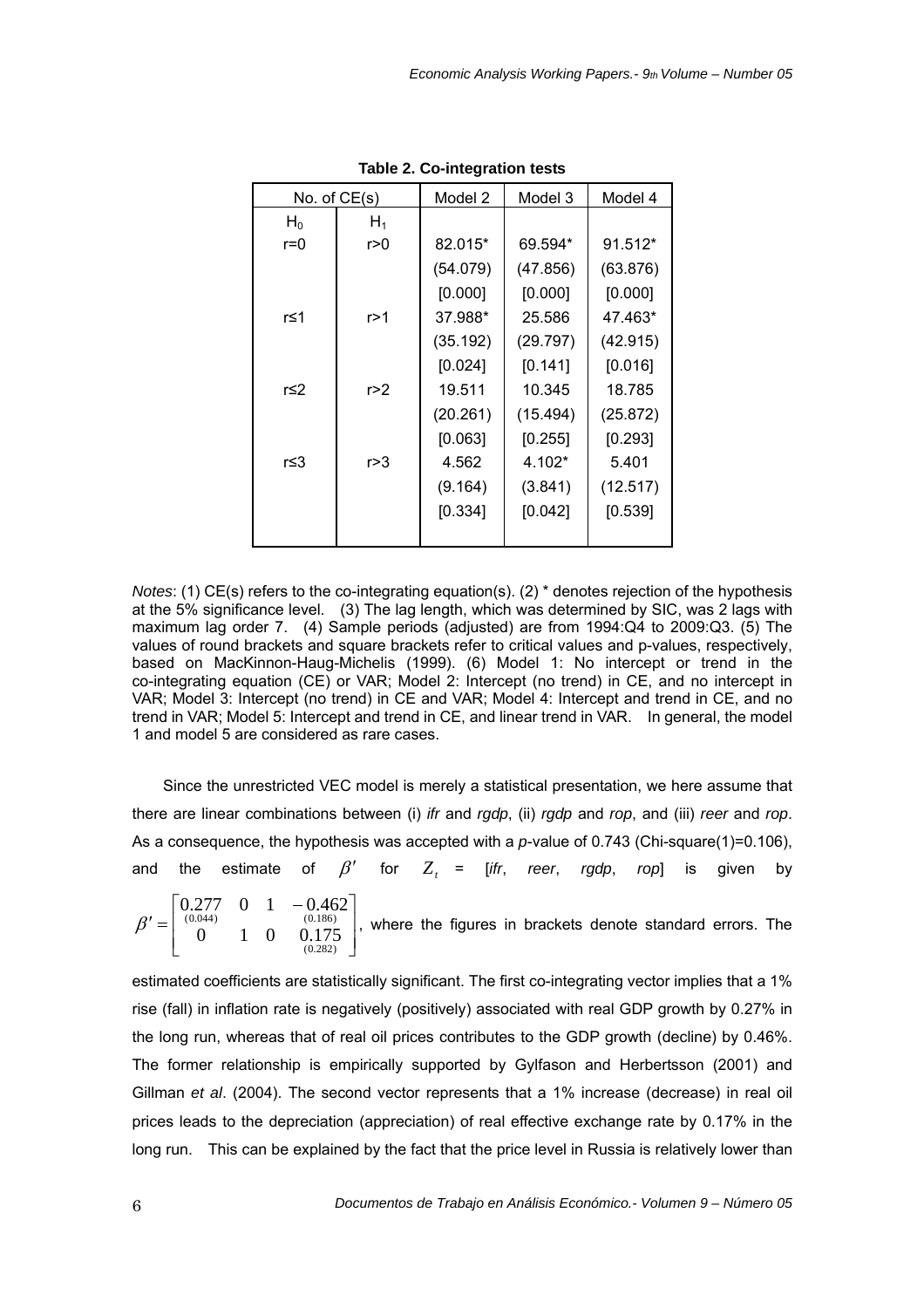that of its trading partners.

In order to check whether the model provides an appropriate representation, a test for misspecification should be performed. We thus employ the Lagrange Multiplier (LM) test for autocorrelation proposed by Breusch and Godfrey (1981), whose null hypothesis is that there is no serial correlation at lag order *h*. The results of Table 3 suggest that there is no obvious residual autocorrelation problem for the model because all *p*-values are larger than the 0.05 level of significance.

| Table 3. LM test        |      |         |
|-------------------------|------|---------|
| Autocorrelation LM test | Lags | P-value |
|                         |      | 0.14    |
|                         |      | 0.64    |

*Notes*: (1) Sample periods are from 1994:Q1 to 2009:Q3. (2) Probabilities are from chi-square with 16 degrees of freedom.

#### *3.3. Impulse-response functions*

In order to capture the short-run dynamics of the model, we use impulse response functions, which trace the effect of a one-standard-deviation shock in a variable on current and future values of the variables. In our model, we assume that oil prices do not react to disturbances in other macroeconomic variables. The shock can be identified through a standard Cholesky decomposition with the variables ordered as follows: [*rop*, *rgdp*, *ifr* and *reer*].

 Table 4 shows the accumulated response to a positive oil price shock. These results suggest that rising oil price has positive effects on real GDP by 0.39% over the next 8 quarters as expected, whereas it leads to a decrease in real effective exchange rate by 0.20% over the preceding period. At the same time, for inflation rate, the response to the shock is marginally negative and becomes positive in the 7th quarter (but still insignificant). This may be mainly attributed to the increased aggregate demand driven by oil export income.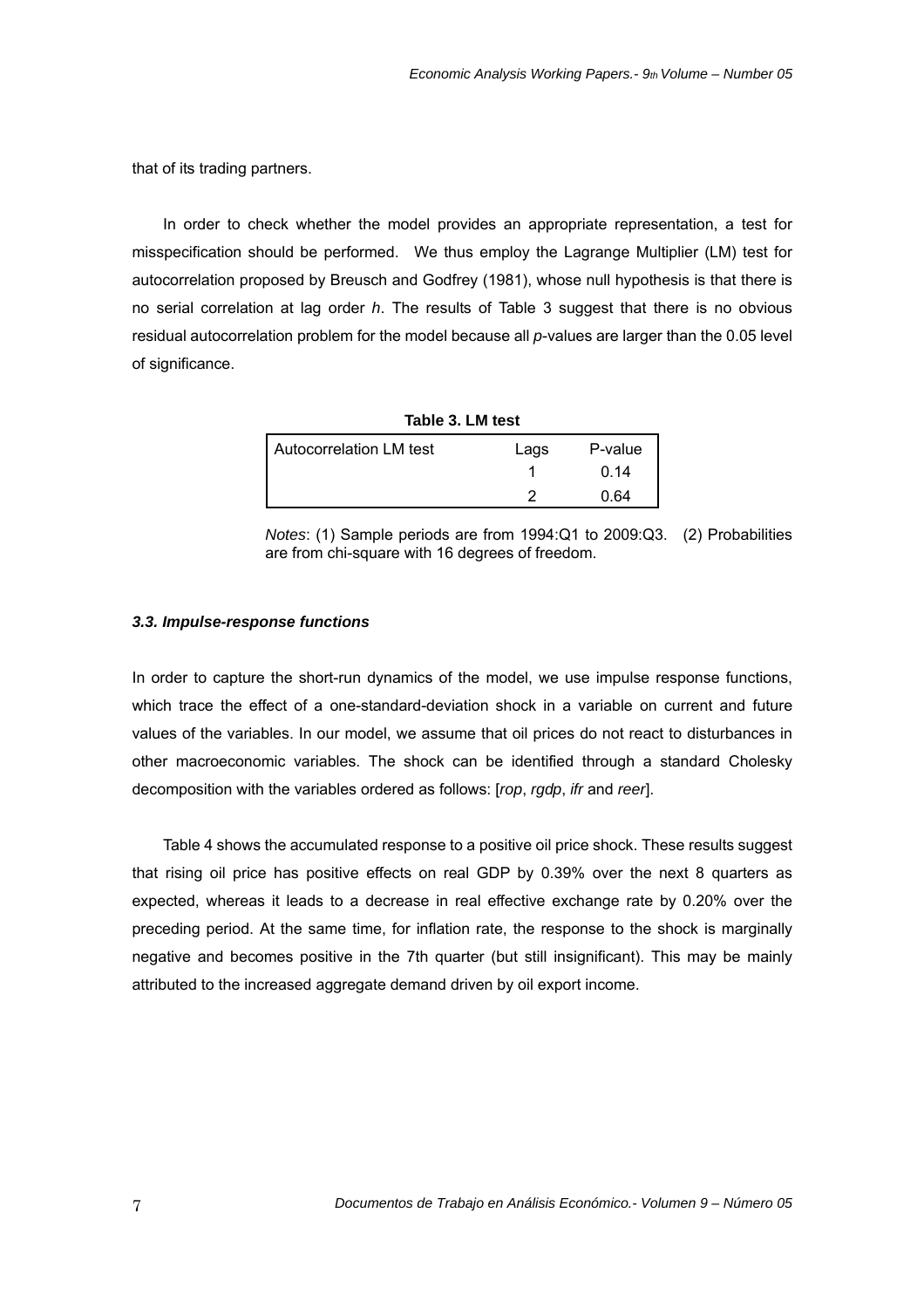| Period | rgdp  | ifr      | reer     |
|--------|-------|----------|----------|
| 1      | 0.019 | $-0.016$ | $-0.019$ |
| 2      | 0.059 | $-0.019$ | $-0.034$ |
| 3      | 0.110 | $-0.008$ | $-0.056$ |
| 4      | 0.163 | $-0.020$ | $-0.083$ |
| 5      | 0.217 | $-0.027$ | $-0.115$ |
| 6      | 0.273 | $-0.006$ | $-0.146$ |
| 7      | 0.333 | 0.032    | $-0.177$ |
| 8      | 0.395 | 0.077    | $-0.208$ |

| Table 4. Accumulated response to a positive oil price shock |
|-------------------------------------------------------------|
|-------------------------------------------------------------|

*Notes*: The ordering is as follows: [*rop*, *rgdp*, *ifr* and *reer*]. Sample periods are from 1994:Q1 to 2009:Q3 with 2 lags and two restricted co-integrating vectors. Accumulated impulse responses for up to 8 quarter are presented.

#### **4. Conclusion**

In this paper, using co-integration analysis and impulse response functions, we have attempted empirically to assess to what extent oil price increases affect real effective exchange rate and real GDP in Russia. The analysis leads to the finding that a 1% increase (decrease) in oil prices contributes to the depreciation (appreciation) of the exchange rate by 0.17% in the long run, whereas it leads to a 0.46% GDP growth (decline). Likewise, we find that in the short run (8 quarters) rising oil prices cause not only the GDP growth and the exchange rate depreciation, but also a marginal increase in inflation rate.

Overall, these results lead to the conclusion that the Russian economy is greatly vulnerable to oil price volatility. Given the economic damage in case of falling oil price, it seems reasonable to suppose that the country needs to diversify its key industries and enhance the competitiveness of non-energy sectors by increasing foreign direct investment (FDI) from the rest of the world, driven by the improvement of investment environment through the World Trade Organization (WTO) accession.

Notwithstanding the data limitations, this study may provide some insight into the relationship between oil price and macroeconomic variables in Russia.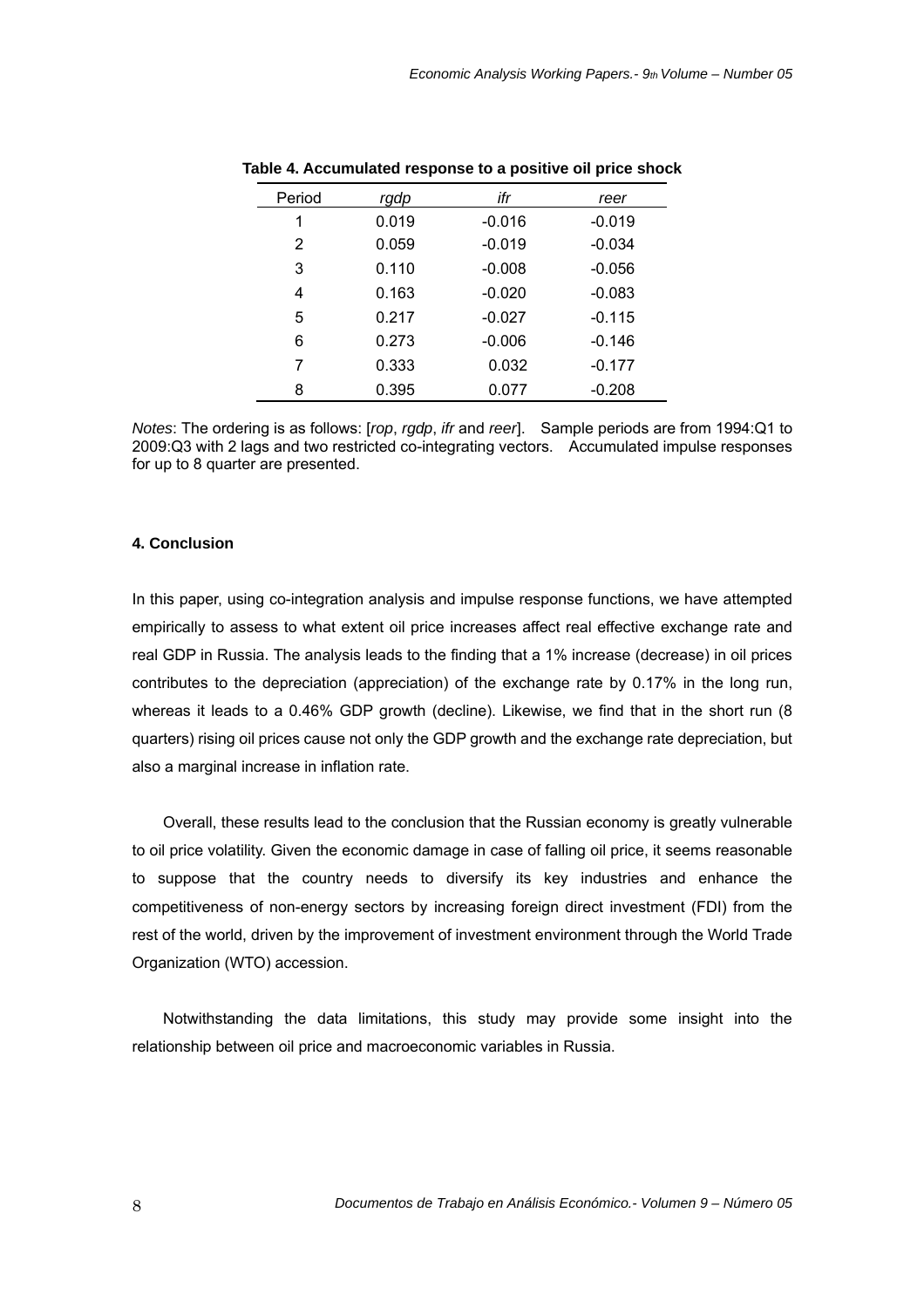# **References**

- Abeysinghe T (2001) Estimation of direct and indirect impact of oil price on growth. Economics letters 73: 147-153.
- Bjornland HC (2000) The dynamic effects of aggregate demand, supply and oil price shocks a comparative study. Manchester School 68: 578-607.
- Breusch T, Godfrey LG (1981) A review of recent on testing for autocorrelation in dynamic simultaneous models. In: Currie D, Nobay R, Peel D (Eds) Macroeconomic analysis: essays in macroeconomics and econometrics. Croon Helm, London, 63-105.
- Burbidge J, Harrison A (1984) Testing for the effects of oil-price rises using vector autoregressions. International economic review 25: 459-484.
- Elliot G, Rothenberg TJ, Stock JH (1996) Efficient tests for an autoregressive unite root. Econometrica 64: 813-836.
- Engle RF, Granger CWJ (1987) Co-integration and error correction: representation, estimation, and testing. Econometrica 55: 251-276.
- Ferderer JP (1996) Oil price volatility and the macroeconomy: a solution to the asymmetry puzzle. Journal of Macroeconomics 18: 1-26.
- Finn MG (2000) Perfect competition and the effects of energy price increases on economic activity. Journal of Money, Credit and Banking 32: 400-416.
- Gillman M, Harris M, Matyas L (2004) Inflation and growth: explaining a negative effect. Empirical Economics 1: 149-167.
- Gylfason T, Herbertsson T (2001) Does inflation matter for growth? Japan and the World Economy 13: 405-428.
- Hamilton J (1983) Oil and macroeconomy since World War II. Journal of Political Economy 91: 228-248.
- Hamilton J (1996) This is what happened to the oil price-macroeconomy relationship. Journal of Monetary Economics 38: 215-220.
- Hamilton J (2003) What is an oil shock? Journal of Econometrics 113: 363-398.
- Jimenez-Rodriguez R, Sanchez M (2005) Oil price shocks and real GDP growth: empirical evidence for some OECD countries. Applied Economics 37: 201-228.
- Jimenez-Rodriguez R (2009) Oil price shocks and real GDP growth: testing for non-linearity. The Energy Journal 30: 1-24.
- Johansen S (1988) Statistical analysis of cointegrating vectors. Journal of Economic Dynamics and Control 12: 231-254.
- Johansen S, Juselius K (1992) Testing structural hypotheses in a multivariate cointegration analysis of the PPP and the UIP for UK. Journal of Econometrics 53: 211-244.
- MacKinnon JG, Haug MA, Michelis L (1999) Numerical distribution functions of likelihood ratio